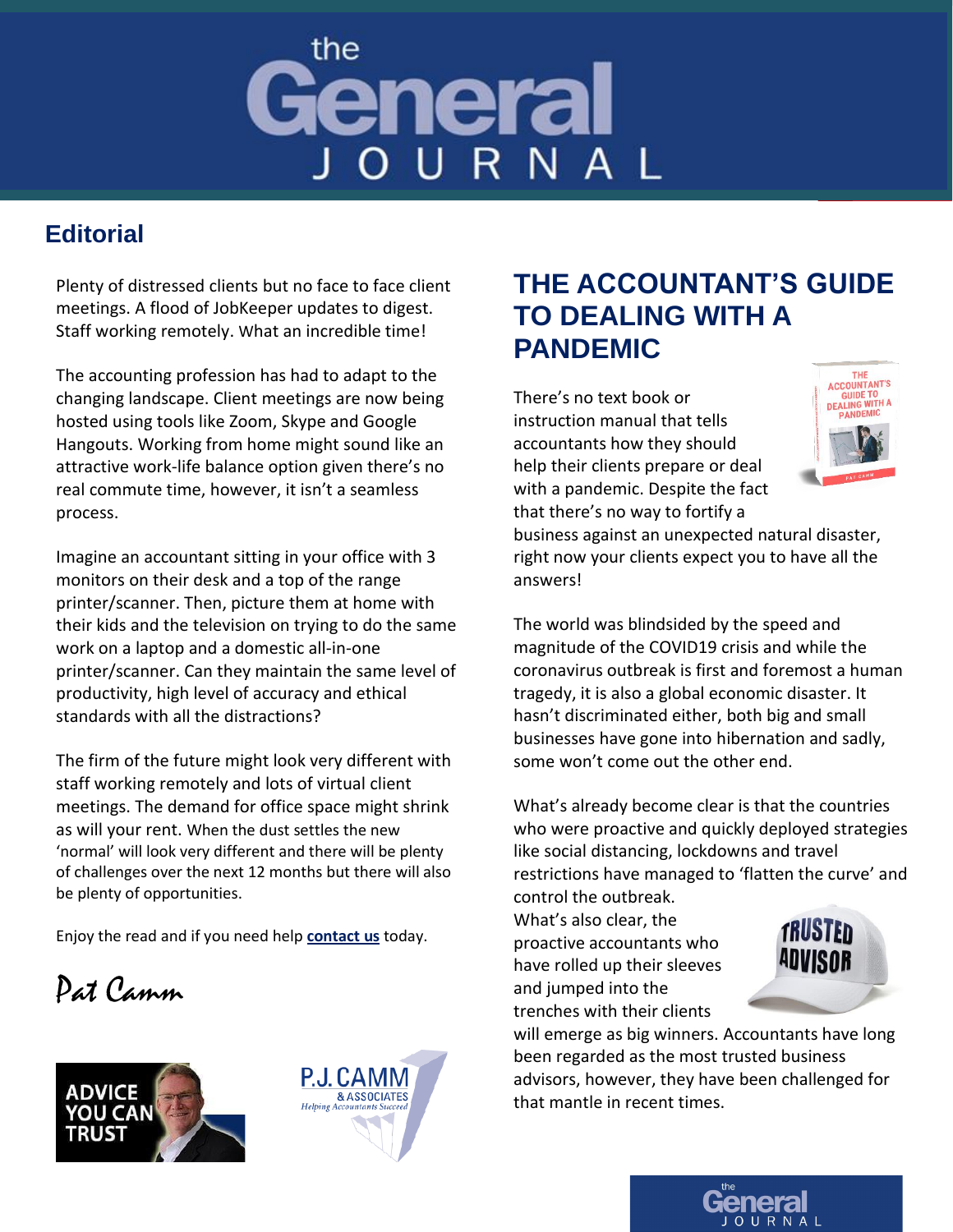As the first responders to the COVID-19 emergency, accountants have proved beyond all reasonable doubt they are still #1. They have shown great leadership and remained calm and objective despite being bombarded with calls and emails from anxious and distressed clients.

While the government was quick to release stimulus packages, your job was to drop everything, decipher the stream of announcements and then relay the message to your clients. It was a pressure cooker and it's fair to say, JobKeeper was a relief for many but frustrating for others. The firms that were prompt in pumping out emails and newsletters were smart and the firms that delivered a COVID 19 [game](https://www.pjcamm.com.au/blog/whats-your-client-covid19-game-plan/)  [plan](https://www.pjcamm.com.au/blog/whats-your-client-covid19-game-plan/) to their clients will emerge as saviors if not heroes. It remains to be seen if the funds will be there to pay fair value for your services and some of the work might prove to be an exercise in building goodwill. The objective is to help your clients get to the other side and if they do, they will remain loyal forever.

It's not business as usual and firms have had to shift their priorities. Regular compliance work has taken a back seat because it's more important to pause and think about what your clients need right now. Having said that,



real-time data is critical to make informed business decisions. They're more worried about business survival and cash flow rather than tax returns. Some of the grants and subsidies hinge on proving a reduction in turnover so the March BAS might take centre stage not to mention the need to assist clients with cash flow forecasts, loan applications, commercial rent negotiations and assessing ATO tax payment deferrals.

Others might reach out for help regarding technology and how to work remotely. For the industries booming like manufacturers of cleaning products, supermarkets, video streaming and IT services, they might need help scaling up to handle the surge in demand. Because cash flow is tight, tax planning remains a key service for all business owners. Only time will tell what impact COVID-19 will have on your workflow, billings, cash flow, future maintainable fees and practice value.

#### **A PIVOTAL MOMENT**

There are lots of stories of businesses pivoting to survive. The most notable are restaurants who have successfully converted to



take away meals and the more innovative are producing 7 day 'isolation packs' of frozen meals. Many accountants have also been forced to pivot and change their modus operandi. Staff are working remotely from home with many adjusting to their new, temporary working environments.

Of course, working from home sounds like an attractive work-life balance that has virtually eliminated commute time, however, it isn't a seamless process. Imagine an accountant sitting in your office with 3 monitors and a top of the range printer and scanner. Then, picture them at home with their kids and the TV on trying to do the same work on a laptop and a domestic all-in-one printer/scanner. Can they maintain the same level of productivity, high level of accuracy and ethical standards with all the distractions?

The future of accounting might look very different based on the success of this forced remote working 'experiment'. It may well be the start of another industrial revolution and given staffing remains a top five issue in the profession, offering a flexible work environment might be an attractive recruitment tool. Working from home in 2019 was a perk but it could become mainstream in 2020. It demonstrates to the team that you value and trust them. In turn, this shift might produce a domino effect with a

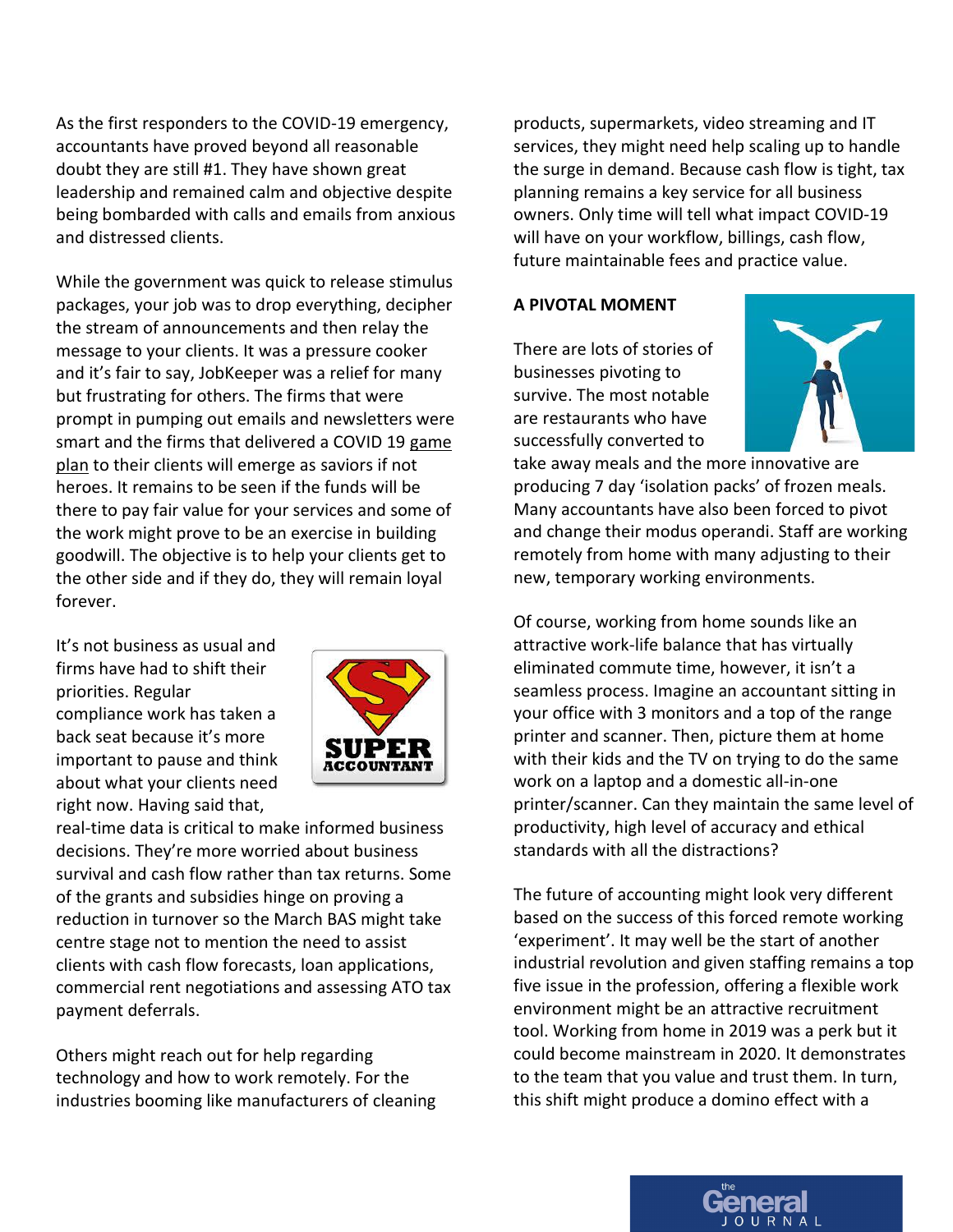reduced need for large office space which will have an impact on your commercial rent and overheads. Reduced travel time and a bigger investment in IT and cyber security will follow.

Face to face meetings are also off the agenda and being replaced by video meetings using tools like Zoom, Skype and Google Hangouts. Great substitutes but it also changes the dynamic of the client relationship. It might prove a challenge for your older clients and you might need to help them adjust to the new world we live in.

Let's face it, courtesy of the GST tax system, a lot accounting firms have become 'compliance sweatshops' over the past 20 years. Compliance and deadlines remain important but when business owners are fighting for survival they are focused on more important things like emergency government relief, cutting non-essential costs, preparing a cash flow forecast, getting rent relief, laying off staff and working through JobKeeper entitlements.

#### **CONSULTING WORK IS BACK!**

The most important pivot for these practitioners through COVID 19 was it forced them back into doing consulting and advisory work. Guiding clients through relief packages and



helping them build cash flows and a game plan through to the recovery phase is the challenge. Of course, most of the stimulus payments are being delivered through the tax system so accountants have become an essential service and clients are again understanding their true value. We are a constant in the life of our clients in both good and bad times and now is the time to shake the term 'tax accountant' and be known as 'accountants and business advisors'.

#### **OPPORTUNITY KNOCKS**

It's been chaotic and a lot of firms are simply focused on getting through this spike.



However, you need to recognise this is also a massive marketing opportunity. If you have potential new clients in your pipeline, now is the time to reach out to them. Simply ask, "How are you going." You might just find their current accountant is buried in a backlog of work and mayday calls.

If they're not getting the help they need from their current accountant then you might find they are ready to change accountants. The lesson from this is, don't assume everyone is under control and make sure you reach out to your A and B grade clients because other accounting firms might be circling them like sharks. Now is the time to showcase your advisory skills.

We all know how important your staff are and this crisis has amplified their importance. Some firms have laid staff off which is interesting because other firms will snap up any A grade candidates. Some firms have taken the opportunity to get rid of their under-performing staff and maybe JobKeeper is delaying the inevitable 'burning' of some dead wood. Now is not the time to release your good team members because short term gain might produce long term pain.

The best firms recognise their staff are their most valuable asset and they need to continue to help them expand their skills in business development, leadership and communication. The fact that we are in lockdown or isolation doesn't mean you put these things on hold. Your leadership was under the microscope and the practitioners who offered clients a road map through this maze have won enormous respect from clients and their team.

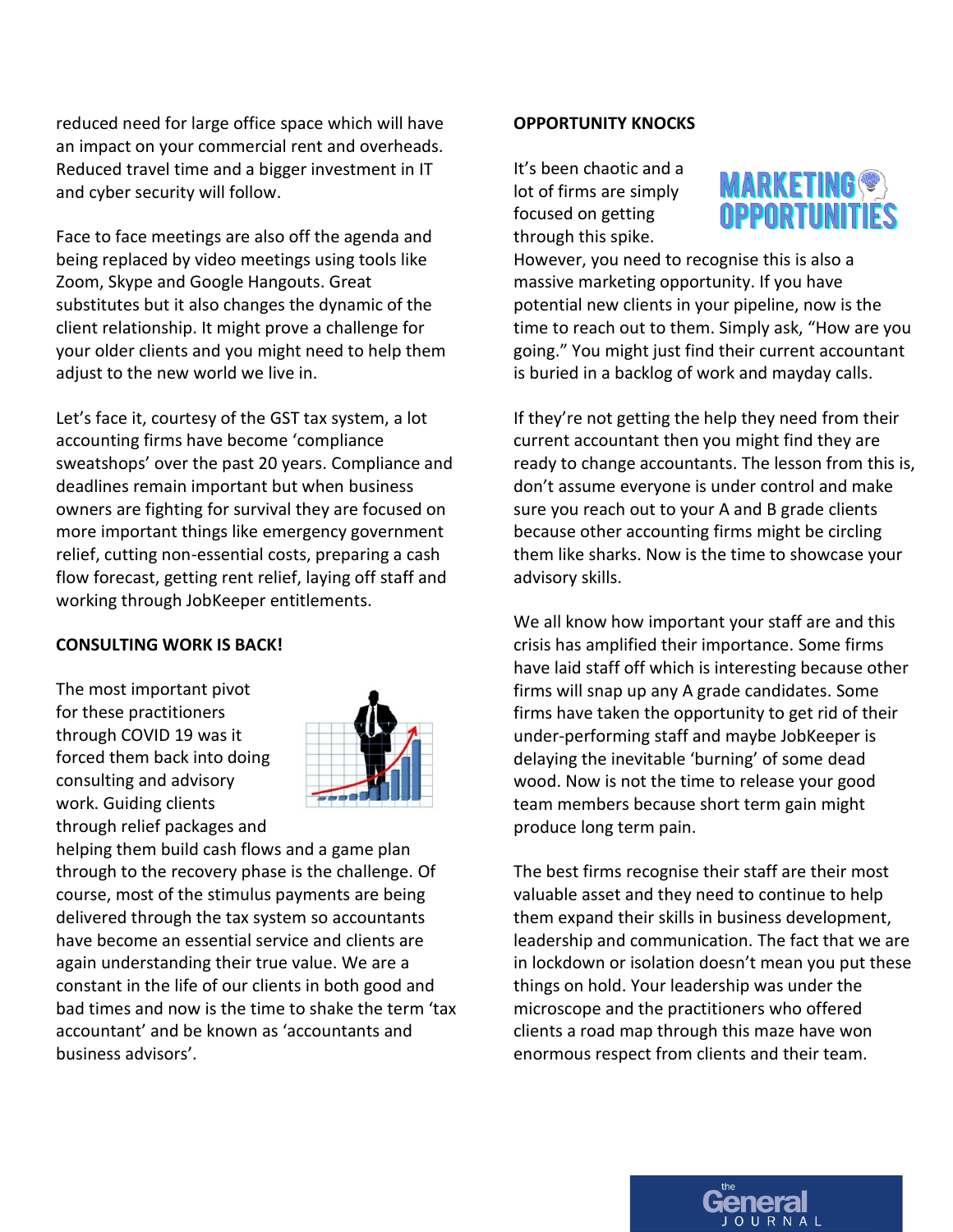#### **CLOSE**

COVID-19 has brought about the worst financial crisis since the Great Depression and it arrived with little warning. The economic elevator dropped 35 floors in a blink of an eye and now we need to push it back up 35 flights of stairs.

Clearly, it's a long haul but accountants will play a big part in helping clients through the recovery and rebuild phases. I'm very confident that the profession will come out of this stronger than ever and accountants will consolidate their standing as the most trusted business advisors.

You and your staff are probably working non-stop to keep abreast of the announcements, updates and legislation. It's been relentless as have been the client calls and emails. You've probably been forced to make changes in your workplace and smaller firms have felt the full force of this perfect storm. They simply don't have the time or resources to produce newsletters, webinars and then push it all out on social media channels. Remember, in lockdown people are living online and crave information and solutions. If you need any help, we invite you to [contact us.](https://www.pjcamm.com.au/contact/)

Finally, the most important piece of advice I can give accountants right now is, stay healthy so you can help your clients. It's not easy to eat right, drink lots of water, find time to exercise and get plenty of sleep when your clients are screaming for help.



There is no guarantee that this will just 'end' or that another crisis isn't around the corner. While we all desperately hope that things will get back to 'normal' soon, one thing is for sure, the new 'normal' will look very different.

## **HOW ACCOUNTANTS CAN AVOID A COVID-19 PLANE CRASH**

Accounting firms are often described as recession proof, however, we have just found they are not immune from the effects of a pandemic. The accounting profession has undergone massive change



courtesy of the COVID-19 pandemic.

Over the last few months you've probably been very focused on counselling your anxious business clients, many of whom have gone into hibernation. At this time, your clients expect you to be all over the government stimulus packages, loan and debt deferrals as well as the Job Keeper scheme and state government grants. It's been a whirlwind.

The shock phase is behind us and with your help, clients are shifting from the panic phase to the planning phase. One of my accountant clients described the last month as a 'plane crash' complete with fear, panic, spot fires and mass casualties. He said the advice he was giving clients was based on their degree of 'injury' or even survivability. He was very clear, some of his clients won't survive this crisis.

Expanding on the plane crash analogy, your clients view you as their financial 'pilot' and in an emergency you need to put on the nearest oxygen mask so you don't lose consciousness and focus. Right now, you need to help yourself before you can help your clients. It's time to focus on you and your practice and I will examine the impact of COVID-19 on accountants in this article.

With most of your clients blown off course you need to develop a new flight plan to help them navigate their way through all the turbulence. Your team

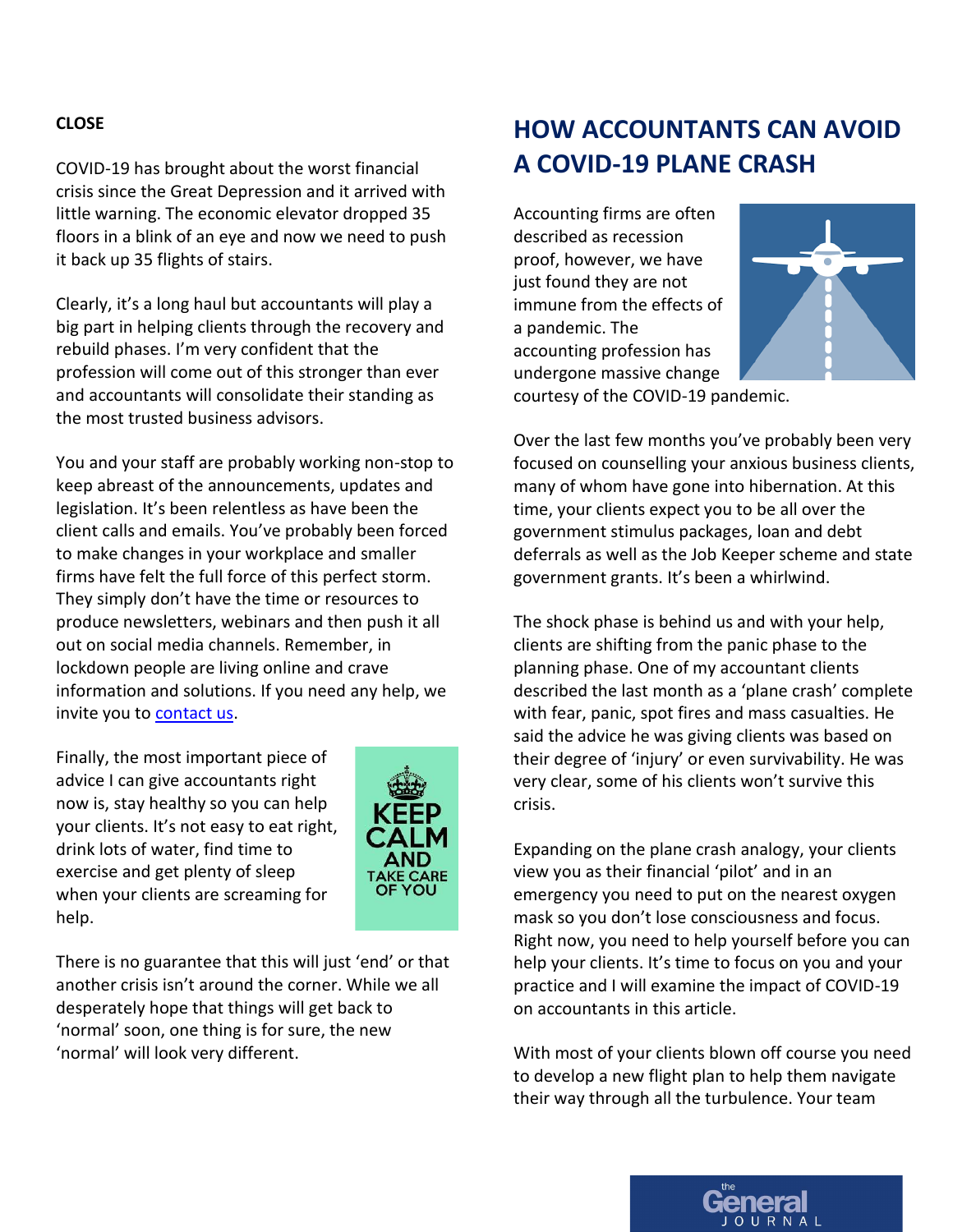(cabin crew) are expected to service the needs of your clients (passengers) and regularly communicate with them so they remain calm. By now, you should have relayed all the information about the government stimulus packages to your clients and given them 'crash landing' instructions.

The pressure in the 'cabin' the last few weeks has been extreme with many clients making 'mayday' calls and sending distress emails. In flight, the human body is not designed to survive at high pressure altitude so the solution is to depressurise the aircraft cabin. As accountants, you need to put on your oxygen mask and communicate clearly and regularly with your clients. You need to know everything about JobKeeper and answer all their

FAQ's to keep your clients calm. You and your crew need to share the new flight plan with your clients and this is the emergency procedures or flight plan my clients in the [Accountants](https://www.pjcamm.com.au/marketing/the-accountants-accelerator-group/)  **[Accelerator Group](https://www.pjcamm.com.au/marketing/the-accountants-accelerator-group/)** are giving clients:



- 1. Update Your Financials this includes key figures regarding wages and profitability. These figures are essential when applying for some of the government subsidies that require proof of the decline in revenue as well as qualifying criteria for things like the JobKeeper scheme. It also gives you a picture of their tax position which will help you decide if you need to look at deferral of any tax debts.
- 2. Prepare a Cash Flow Budget not easy to produce in these uncertain times but it's all about calculating the business' cash position over the next few months. Factor in the entitlement to government grants and Job Keeper payments. It will help identify the need for finance, when and how much might be required.
- 3. Apply for Government Stimulus Incentives Federal Government Cash Boost of between \$20k and \$100k for eligible businesses
- 4. Apply for State Government Subsidies & Grants - state by state it varies but for example, Victoria and NSW are offering \$10k payments for eligible businesses. These figures can be added to the cash flow forecast.
- 5. Job Keeper Entitlements with updated payroll records you can assess any entitlements and those figures can also filter through to the cash flow forecast.
- 6. Understand the Loan Concessions provided by the banks
- 7. Consider eligibility for Tax Office Deferral **Options**
- 8. Marketing Plan every business needs a new marketing plan!

In a recent post I examined the different responses to COVID-19 fro[m Proactive vs Reactive Firms.](https://www.pjcamm.com.au/blog/covid-19-proactive-vs-reactive-accountants/) The

proactive firms have been on the front foot sending clients a series of updates and an action (flight) plan. The reactive firms have simply



been overwhelmed by the volume of client mayday calls and are on the back foot.

The clients of the proactive firms feel their pilot is in full control and having a 'flight plan' means they have a sense of direction so they remain relatively calm. By contrast, the passengers on the reactive flight are in a tailspin, the pilot is not communicating and the cabin crew don't have a system or strategy to roll out. Without newsletters and emails these accounting firms are fielding repetitive questions that are both time consuming and energy (oxygen) draining.

As I mentioned in the post, What's Your Client [Covid19 Game Plan?,](https://www.pjcamm.com.au/blog/whats-your-client-covid19-game-plan/) this is a game changer for accountants and a once in a decade marketing

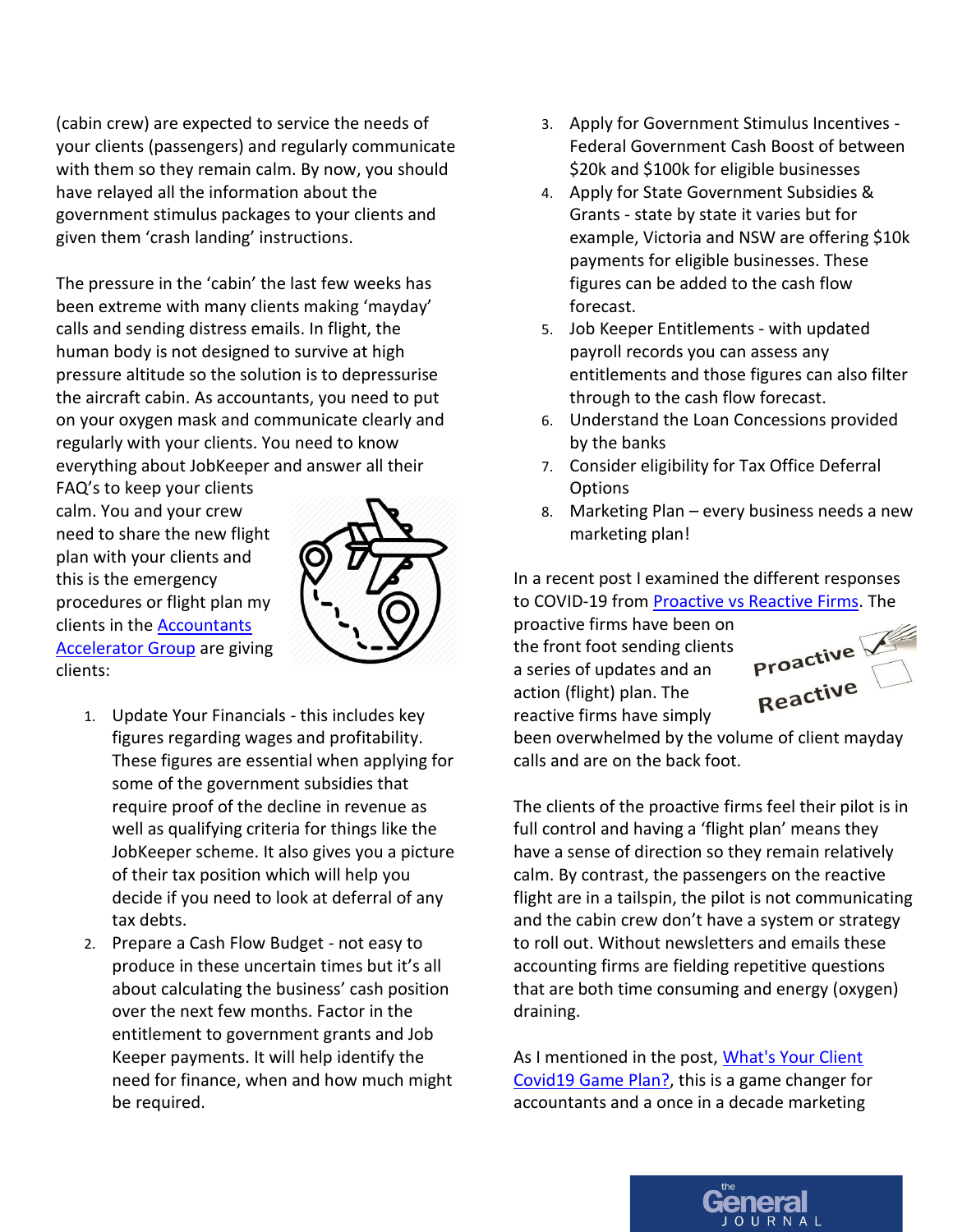opportunity. It's no longer business as usual with staff working remotely and many struggling to adjust to having their children in their new workplace. Instead of focusing on getting tax returns out the door and completing consulting assignments, the focus is to help clients understand and claim government grants and subsidies. Right now, clients are more worried about cash flow and survival rather than tax returns.

The March BAS and interim financial statements are now the main priority to calculate and access the government hand-outs. Clients might need help to prove their decline in revenue to qualify for the support packages. They might need help with JobKeeper and require interim figures, possibly a cash flow budget and maybe help with loan applications or ideas on how they can pivot. On the other hand, some clients running supermarkets or distributing cleaning products might need help dealing with their surge in sales.

It's an incredible time and accounting firms are also adapting with some operational changes like conducting virtual client meetings on Zoom. Your clients need you now and just because you can't have face to face meetings doesn't mean you can afford to stop consulting.

You're probably also teaching your clients to work with this technology and at the end of this crisis, the workplace of the future might look very different with some of your staff working remotely. Of course, this sudden transition to working from home also creates new cyber security issues with housemates sharing work computers and employees using their own devices.

No doubt you're probably working long hours which will help your billings but client cash flow is going to be tight. Plenty of firms are offering fixed price packages for JobKeeper assistance and you need to charge for this highly valuable advice. Fixed fees and upfront pricing might give structure and certainty in

a time of uncertainty. Work through your debtors and have empathetic conversations with clients to build stronger relationships to make sure you sit at the top of their payment list. Consider offering alternative payment options such as fee funding. Statements must go out on time and follow up!

There's no doubt that some clients won't come out the other end so there will be losses. As you know, in public practice you have to fill many roles so be prepared to play grief and even marriage counsellor. Most importantly, don't forget your role as pilot because you are the



marketing manager and rainmaker. With the likely casualties, you need to replace those clients so it's not the time to stop your marketing.

In fact, it's time to ramp up your efforts and keep giving your clients updates and encourage them to share them with their friends, family and industry colleagues. Remember, the clients of reactive firms are in the brace position waiting for their pilot's instructions but those pilots are too busy to read the warning signs. There will be a lot of client migration at the end of this pandemic.

Each of your clients who survive this traumatic flight will remember everything about the journey when we get to the other side (and we will!). The movie, Sully starred Tom Hanks as Chesley *"Sully"* Sullenberger, an American pilot who became a hero after landing his damaged plane on the Hudson River with all 155 passengers and crew surviving with only minor injuries. Hopefully you also emerge as a hero in the eyes of your clients.

If you need any help with your flight plan we invite you to **contact us** today.

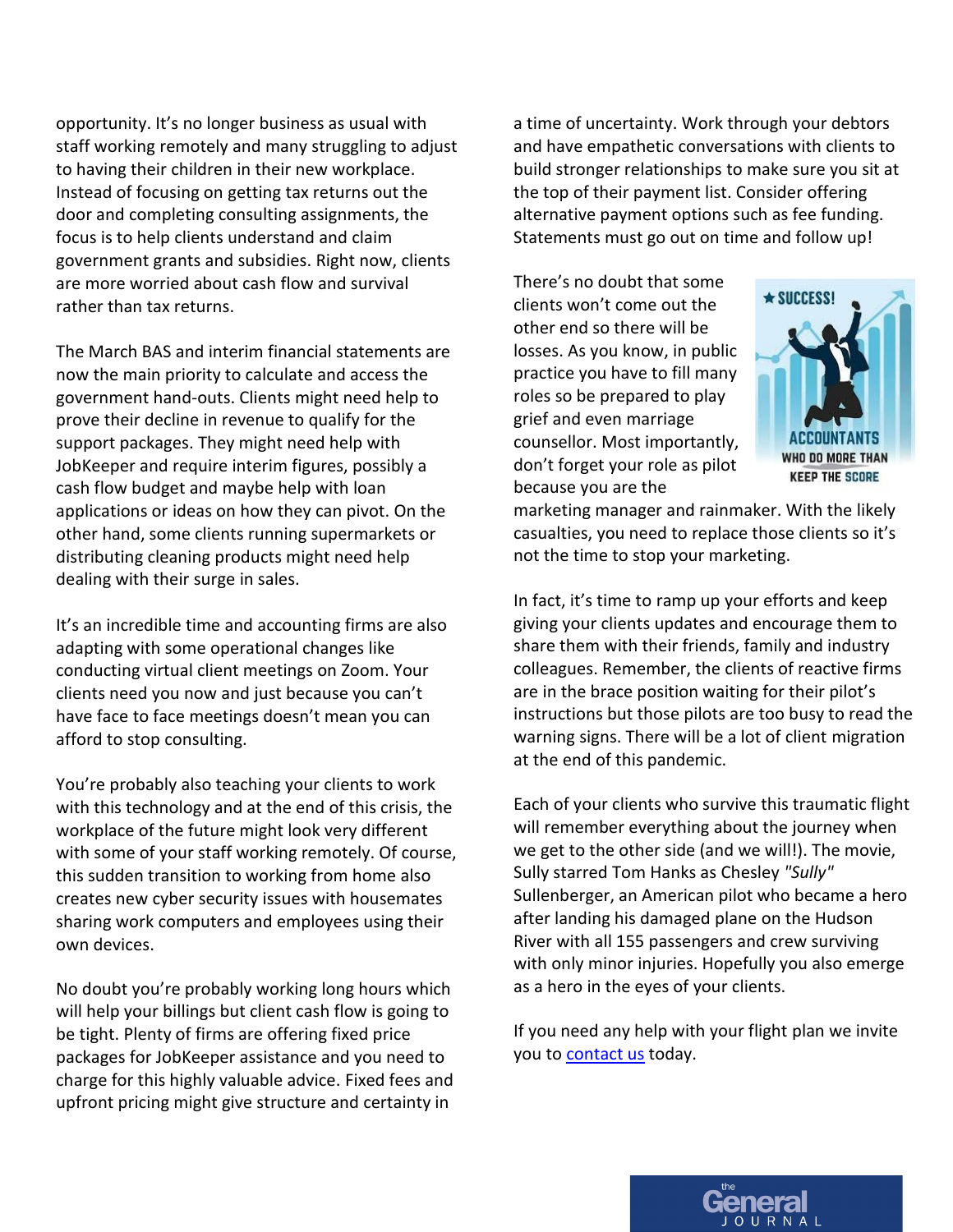# WANT TO GROW YOUR FIRM

Do you expect your firm's revenue to decrease because of the pandemic?

I'm yet to see any data from Australian firms but research from the US suggests 74% of firms are expecting a decline in maintainable fees. Looking at the research from Accounting Today, 26% of firms don't expect their revenue to drop. However, 37% expect a decline of less than 10%, 27% expect a decline of between 11% and 25% and 10% of firms expect a drop in revenue of more than 25%. The conclusion is, it may be too early to really tell but the majority of firms think their fees will drop and I agree with them.

Having specialised in marketing for accounting firms for many years, there's never been a more important time to ramp up your marketing activity.

In fact, your marketing could be the difference between Doom, Gloom and BOOM in 2020/21 because a lot of dissatisfied business owners will change accountants as a result



of this pandemic. It has highlighted the fact that small business owners want an accountant who does more than just keep the score.

Over the past few years some members of our Accountant's Accelerator Group have enjoyed phenomenal growth. Membership includes the construction and maintenance of a website that has one clear objective – generate new clients. The *Accelerator Website* is the primary growth engine and we fine tune the content to your industry niches, specialist services and geographic location. It doesn't matter if you're looking to attract plumbers,



The Accountant's Accelerator Group targets proactive and ambitious accountants



who want to spend their time HELPING clients, not FINDING clients. We have cracked the accountants marketing code and members are getting a constant flow of enquiries, leads and new clients. Most importantly, these aren't just any type of client, these are your ideal type of client.

Thanks to the internet, outsourcing, technology and of course, COVID-19, marketing has changed. Traditional techniques like letter box flyers, local newspaper ads, face to face networking, club sponsorships and ads in Yellow Pages have lost their marketing mojo. The new marketing magnets for accounting firms are all online tactics including - Google searches, content marketing, email marketing and social media. This is the focus of the marketing campaigns for members of the Accountants Accelerator Group.

For the first time in several years we are opening up membership and in 2020/21 we will be admitting . Each member has exclusive rights to a territory that

includes the suburb they operate from plus 5 surrounding suburbs.



If you visit [this page](https://www.pjcamm.com.au/marketing/the-accountants-accelerator-group/) you can read all about the membership benefits and download the expression of interest/application form. If you want to know how this programme can impact on your growth, you can read the following member case studies.